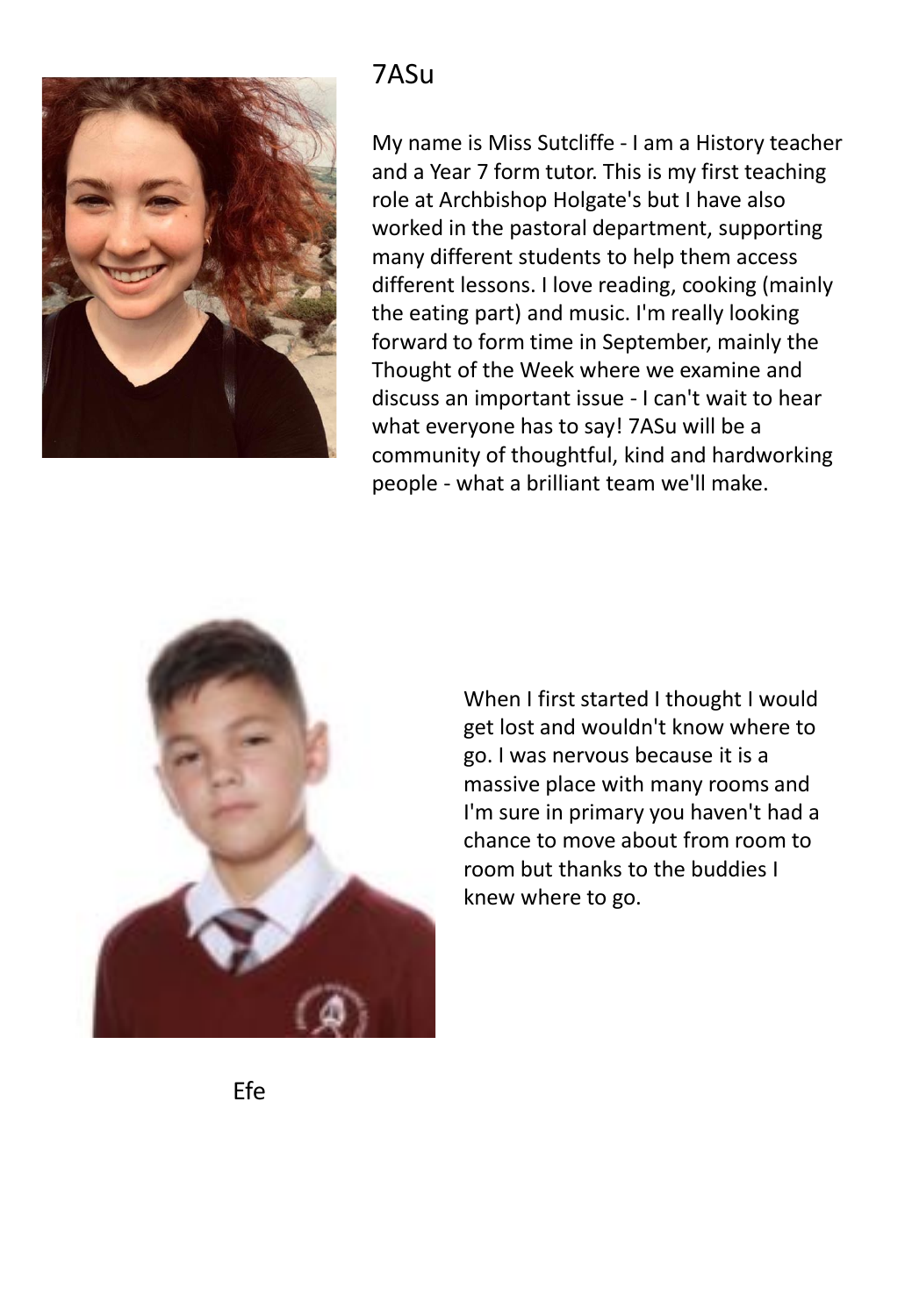

Marley

When I first started year 7 I was nervous about getting loads of homework, but teachers make sure that you have a grace period at the start, and your planner helps you stay organised. Everyone is nervous at times as it is a new chapter of your life. There is plenty of support from teachers and us buddies! Stay strong and learn new things!



Hello, I'm looking forward to meeting all of you. I know you might be worried, I was when I first came, but us buddies will make your life at school considerably easier. I was worried of being late to lessons, getting lost and forgetting homework, but it is a lot easier than you would think. I will help you get around the school so you won't get lost or worried about anything. Hope you enjoy your stay at Archbishop Holgate's.

#### Georgina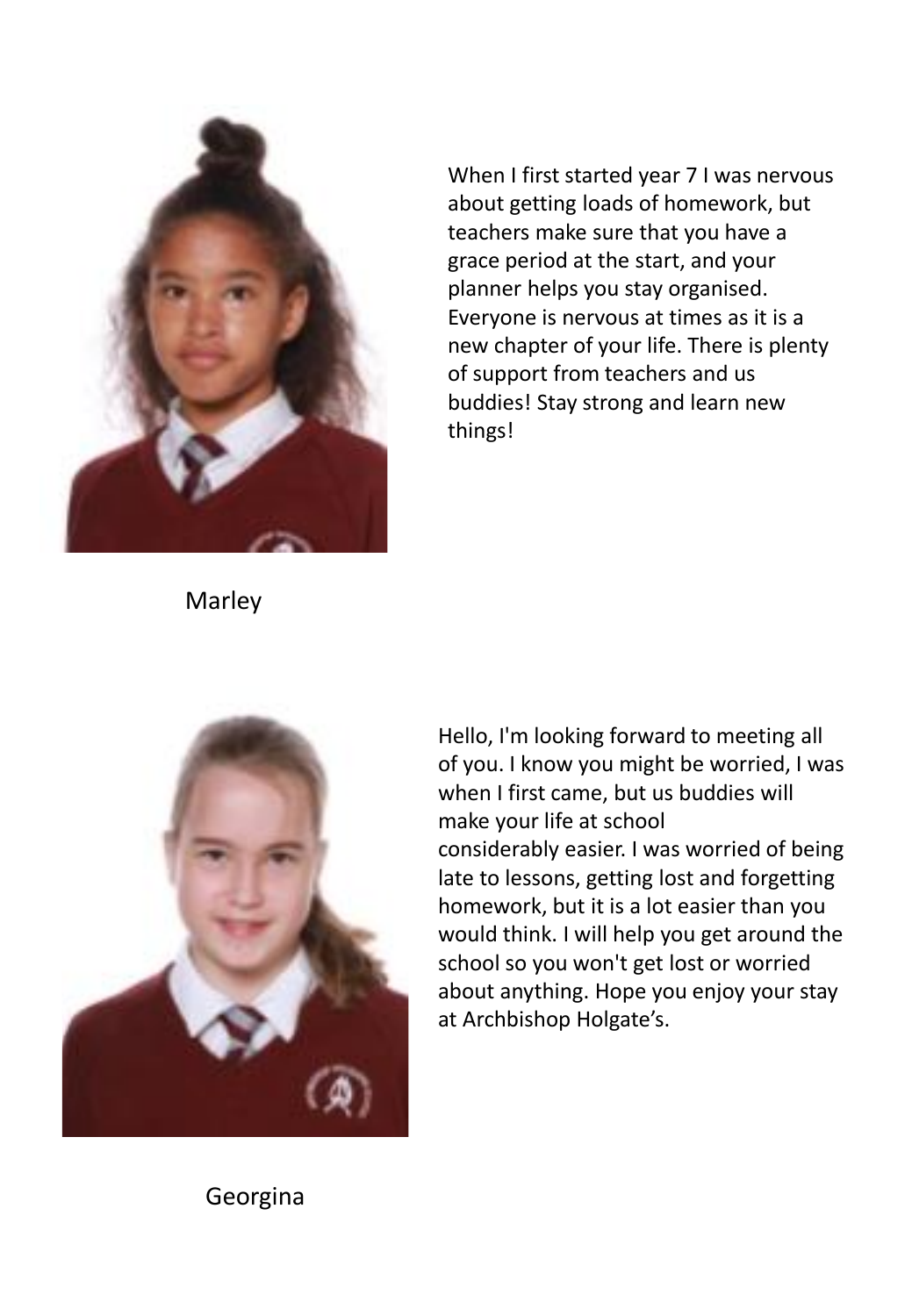

### 7ANe

My name is Miss Newman and I teach English. I currently teach at a school in Cambridge and am very excited to be joining Archbishop Holgate's school in September. I enjoy spending time with my friends and family, exploring new places, running and reading good books. I'm looking forward to getting to know you all and working together as part of a team next year. As your form tutor I'll be encouraging you to join in with all of the wonderful opportunities you'll be given at Archbishop Holgate's School, to look out for one other and always try your best. I look forward to meeting you in September!



Starting Year 7 might be a scary thing, but there is absolutely nothing to worry about. All the teachers are really friendly, you don't get to much homework and it is so easy to make friends. If you are ever struggling with something, there is always support available and if you forget your homework, you have a twenty-four hour grace period (for the first half term).

Emily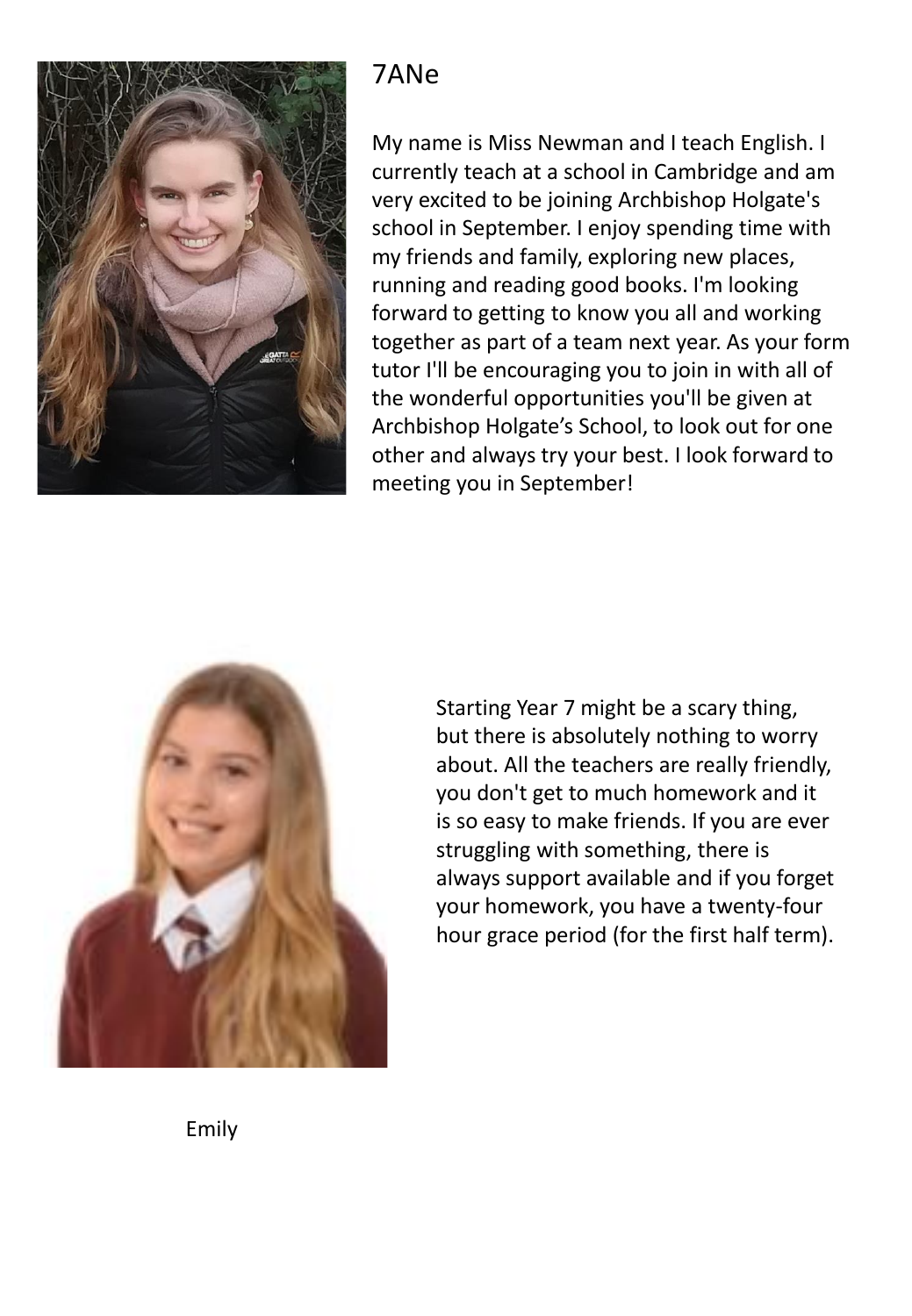

When year 7 started I was nervous at first because we didn't have any buddies . But when I first got into year 7 it wasn't as bad as I thought . I thought It would be stressful but the teachers are all here to help you if you have any trouble with anything . But the main problem was getting lost . And that's what we are here for.

Isaac



When I first started year 7 at Archbishop Holgate's School, it was quite scary. However, the school had a great system in place and I quickly settled in! Year 7 is a great way to join in, and it has so many amazing opportunities to make new friends, and start new hobbies. I hope you don't get too scared and have lots of fun!

Hannah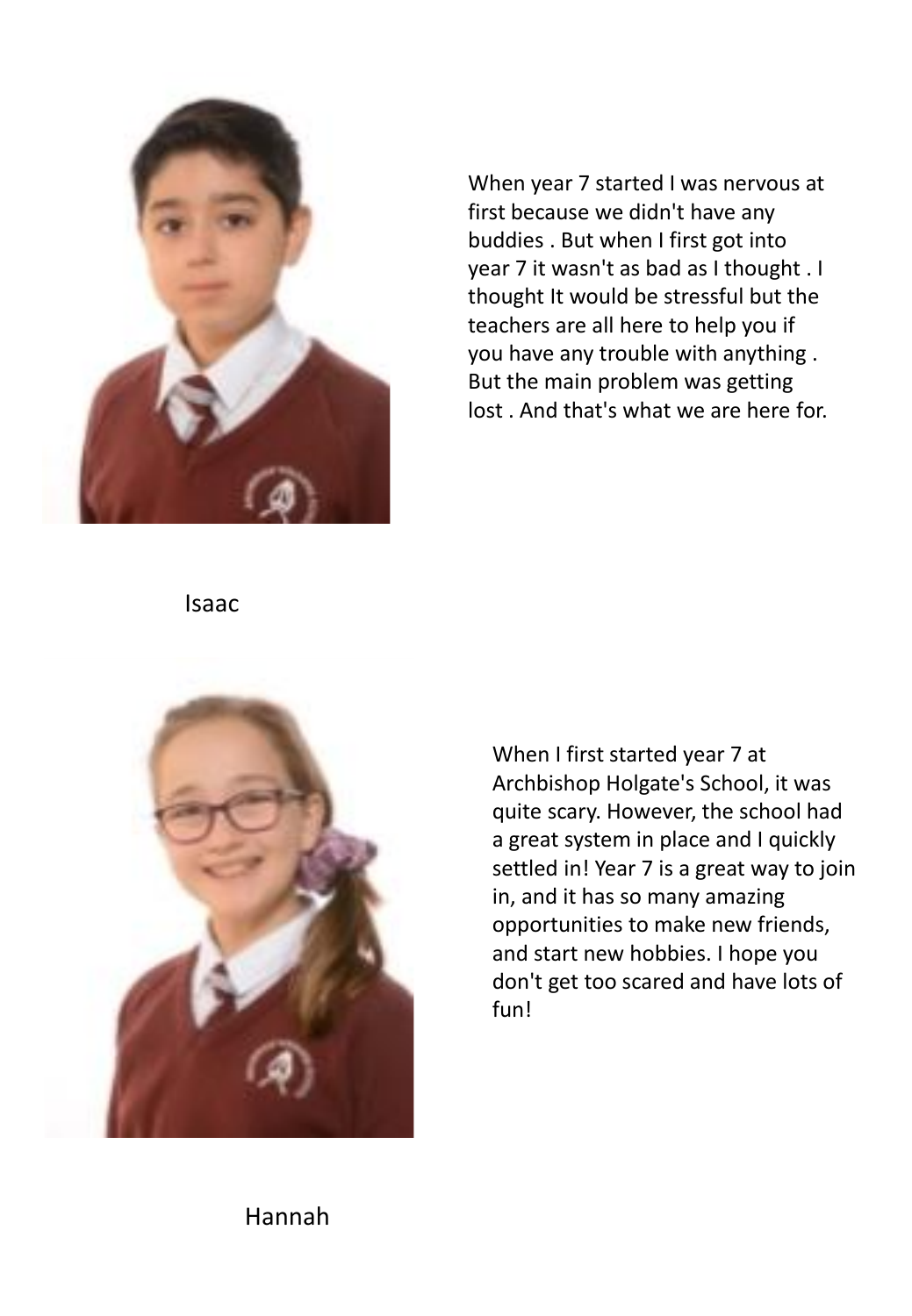My name is Mrs Armes and I teach French and Spanish. When you start in September I will be beginning my twelfth year at AHS! I love reading, going to the cinema or theatre but you'll also find me walking in the Dales and enjoy most outdoor pursuits, especially kayaking. As a languages teacher, you won't be surprised to hear that I love travelling, and the trips to Germany, France and Spain in Year 8 are a real highlight. In recent years I have been attached to Year 9 & 10 but am really looking forward to being part of 7GR and getting to know you. Here at AHS we all look out for one another and that's just one of the many things that makes us a great team.



#### 7Gr

My name is Miss Gray and I am a science teacher. In fact, a science geek!

I have taught at AHS for 12 years and been a year 7 tutor every year for the last 9 years. I love being a year 7 tutor and helping all my year 6 pupils settle into secondary school. I look to help them understand what is expected of them, how to get around the school and meet new people, how to talk to teachers and understand what work they need to do. Being kind, considerate and helpful is my primary aim.

I am really looking forward to getting to know my new tutor group soon!



Miss Gray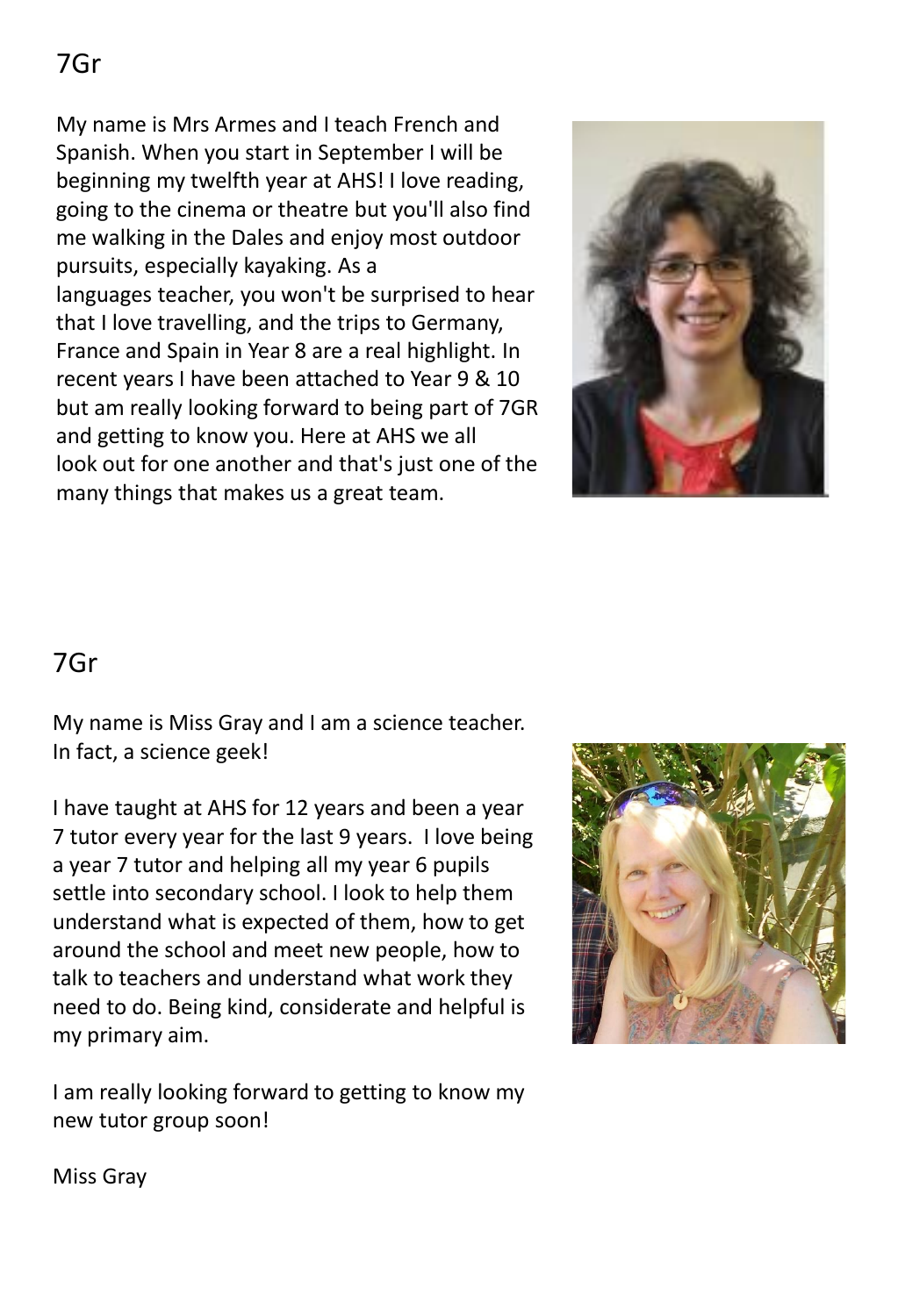

When I first came to Archbishop Holgate's school I was very nervous and worried that I was going to get lots of homework and I wouldn't be able to finish all of it in time. You will be nervous because its just natural, but you can overcome that because all the staff and the buddies will help you with anything that you find difficult.

Alex



When I first started year 7 I was worried about what form I was in and the people in it. But everyone was really nice and helpful. The teachers were understanding if I was stuck on any questions and the people I met were also kind. The help we received about bullying and racism was helpful as students helped stop it. You learn to be brave and courageous. Stay strong.

Aela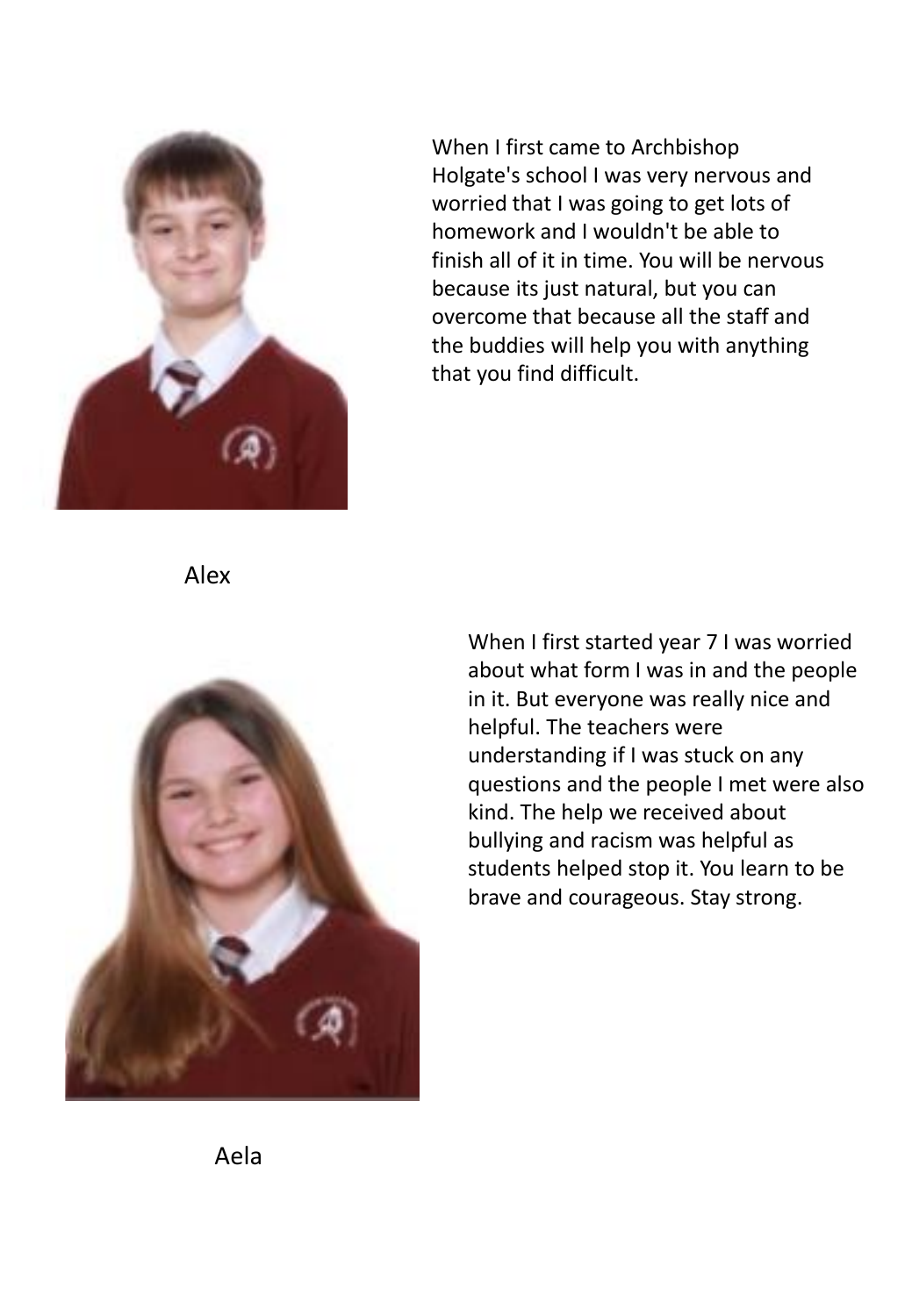

## 7Cy

Name: Mrs Conway

Subject: Design Technology & Food Tech

How long been at AHS: 8 years

What are your hobbies/interests: Baking, Netball, Travelling, Disney and Mr Men.

What are you like? Hard working, patient and



Year 7 is not what you think it might be. Many new people might worry about many things but trust me- it is so much fun and there is nothing to be scared about- the school isn't that big. And if you do get lost- that's why we're here! Honestly there is nothing to panic about and I hope you enjoy year 7- it is very fun.

Edward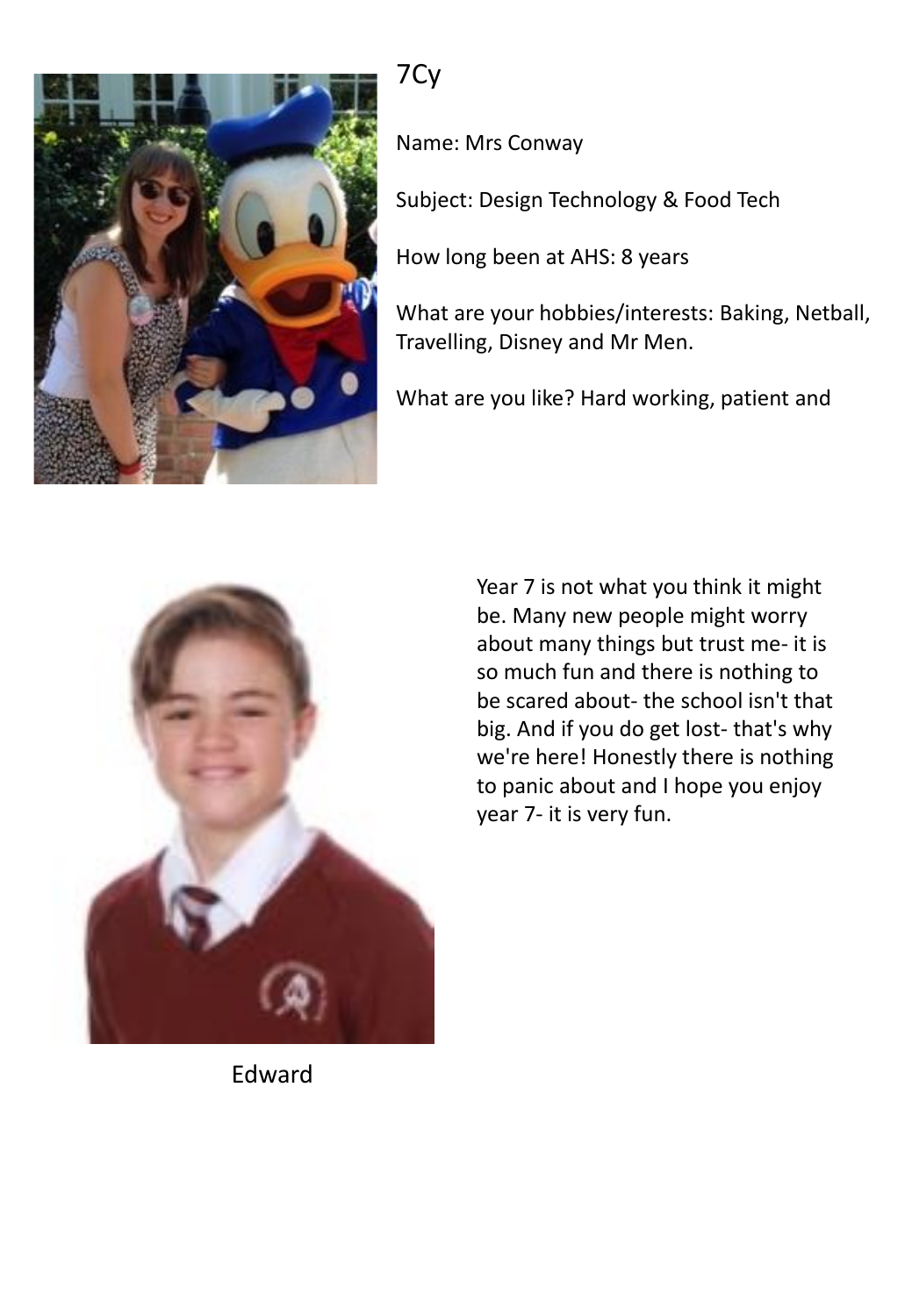

When I started in year 7 I was so worried that I would get lost but the teachers and buddies helped a lot. There is always someone to help if you have any worries. There are always loads of amazing opportunities such as residentials and going on a trip abroad. I can't wait to meet you all.

Annie



When I first started Year 7 I was really nervous but the teachers and buddies were always around to help. There are loads of fun sporty and non-sport after school clubs such as netball, football, tennis, music technology club and photography club. If you have any worries about anything at all there will always be someone to help you. I can't wait to meet all of you!

Evie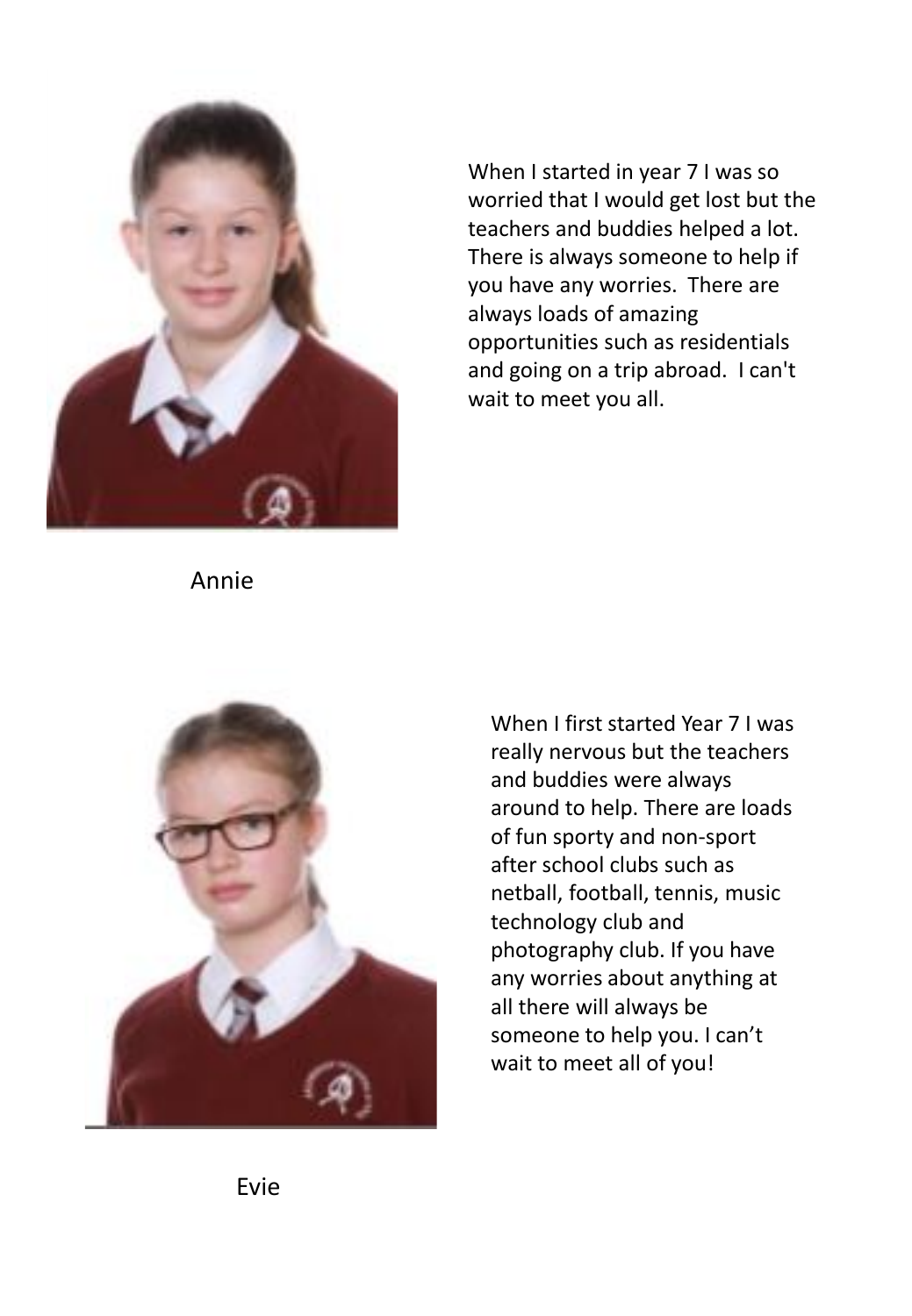# 7Bl



My name is Miss Bhogal

I teach Mathematics

I have taught at AHS for 9 Years

I enjoy playing most sport and love the outdoors.

I would like my form to be the best they possible can in Year 7.



When I started year 7 I was very worried because I thought that I was going to get a lot of homework. These times must be difficult because we are about to start a new chapter of our lives in these situations. There is nothing to be worried about and if you are worried just talk to one of the buddies and they might help.

Sasha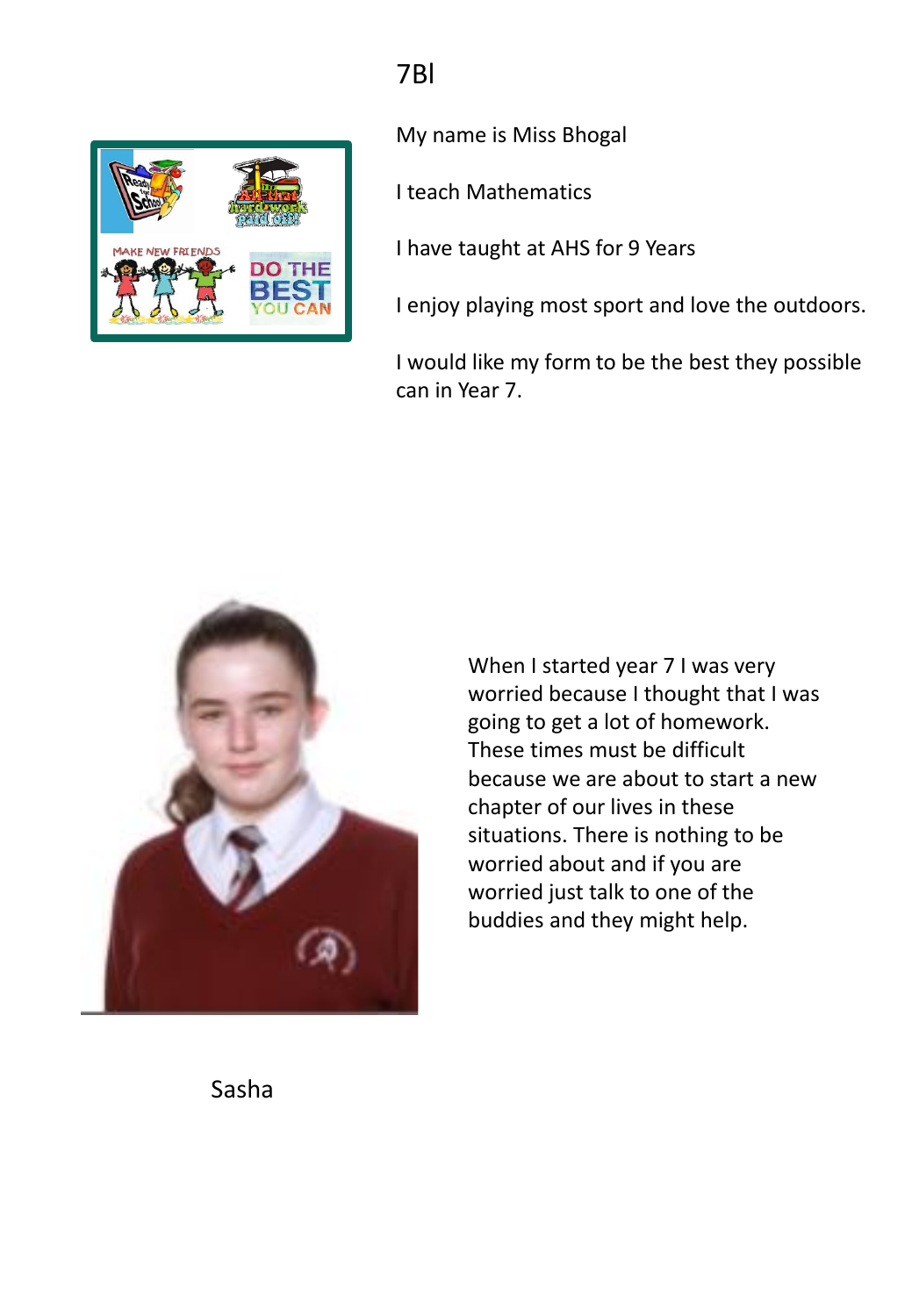

You will probably be very excited about joining secondary school, although probably not about the homework, you may however also be quite nervous and anxious. In reality, there is nothing to be nervous about since most of you will come with friends, and we as buddies are always around to help you navigate school. Enjoy,

James



I was scared when I started at Archbishop Holgate's that I would be late to lessons and that I wouldn't be able to hand in homework on time but it was ok because you were allowed to be a few minutes late to class and after a few weeks it is easy to get around. With homework if you are struggling you can just ask your teacher for help or go to the homework club and you also get a grace period when you are allowed to hand it in the lesson after.

**Scarlett**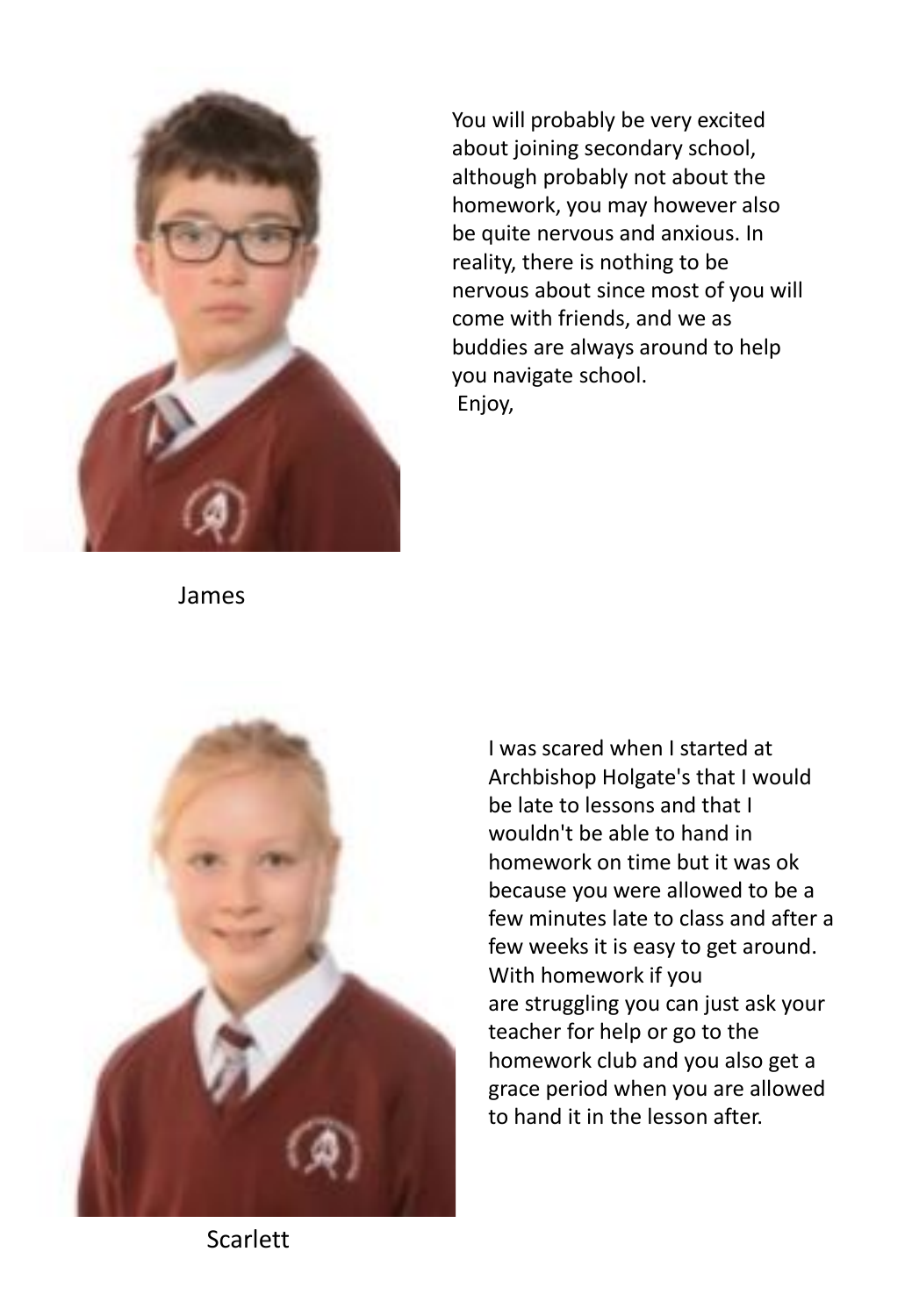

## 7Hf

Hello Year 6 pupils, I'm really looking forward to meeting you all in September. My name is Ms Halifax and I'm an Art teacher. My classroom is lovely and is slap bang in the middle of the school and really easy to find. I love drawing, reading and taking my dog for long walks. You can tell me your hobbies when we meet; there are so many opportunities at Archbishop Holgate's to try new activities and get to know your fellow pupils, I know you're going to have a great time in September.



When I first started secondary school, I was worried about the amount of homework I was going to get. I thought there was going to be too much but as long as you keep track of what you need to do, there will be no worries. I also thought about getting lost at first but buddies will be able to help you find your classroom.

Daniel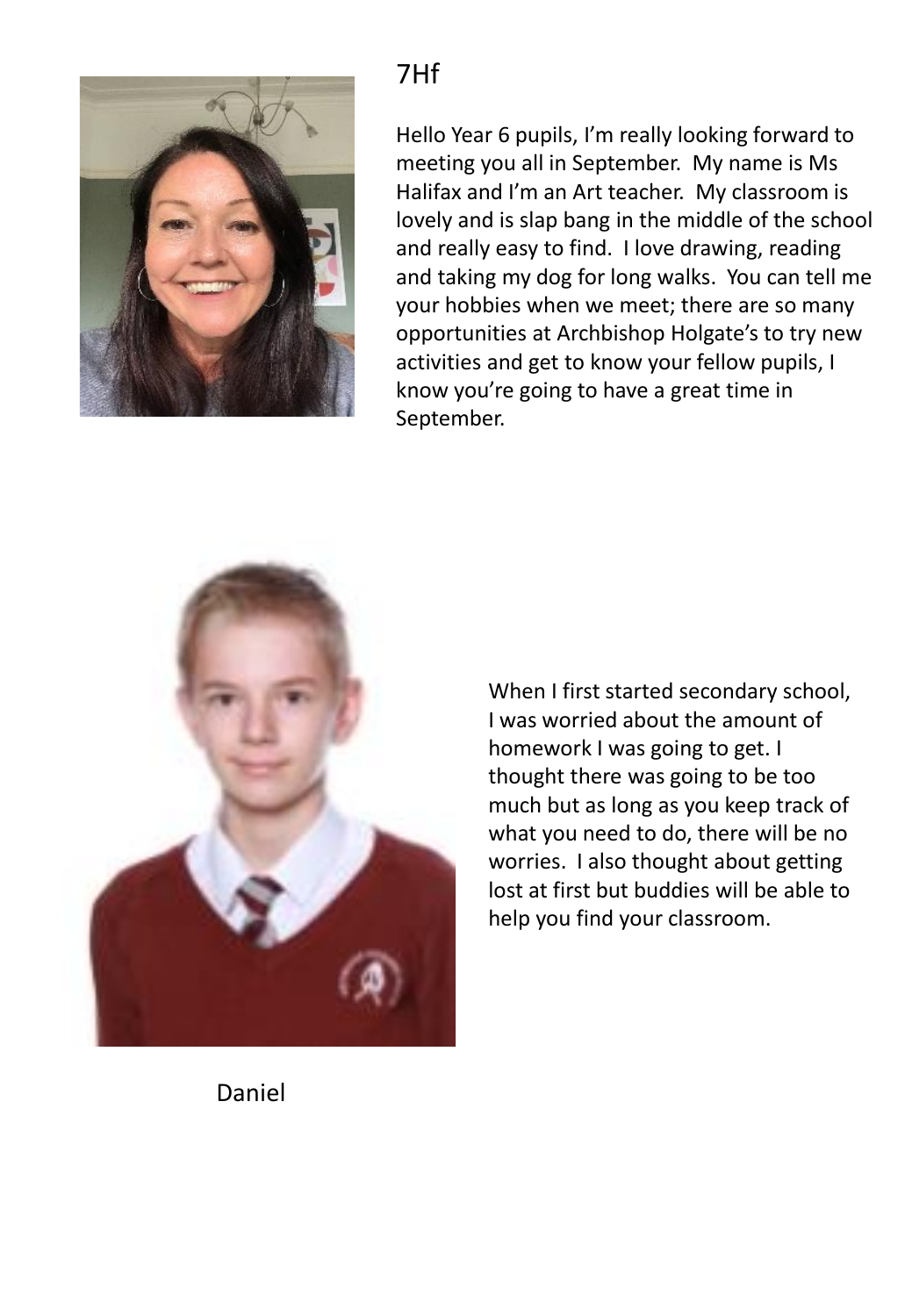

When I first started school at Archbishop Holgate's School I was very nervous and had no idea where to go because there were no buddies due to Covid 19. But the teachers were kind and understanding. They showed us around and let us off for a few weeks if we were late.

Yasmina



When I first started Year 7 at Archbishop Holgate's School I was scared that I wouldn't be able to get all of my homework done. But I was really happy to find that Archies provided a homework club where I could get everything done.

Livvie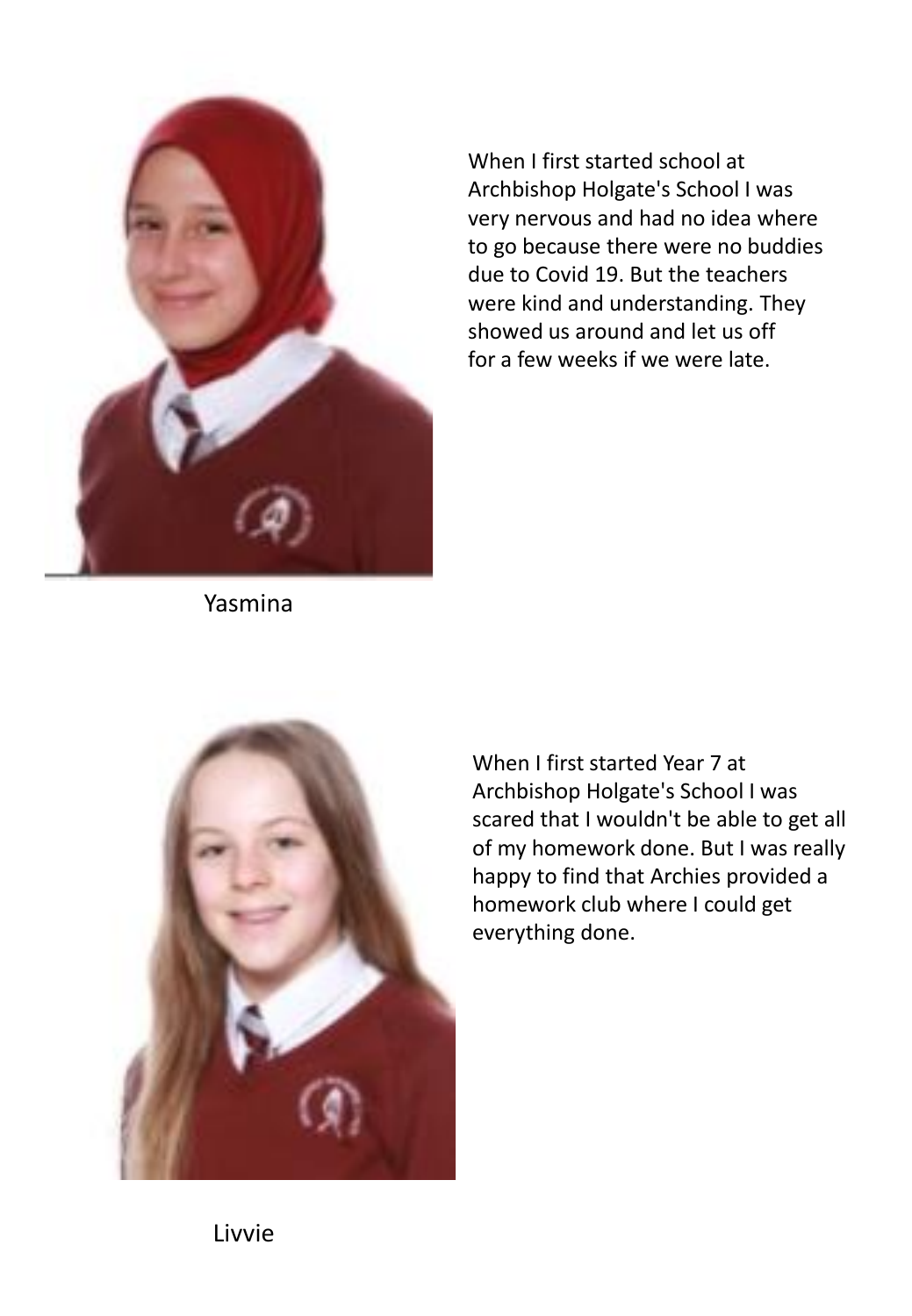

#### 7Mr

Hi, my name is Mr Martin and I am head of Food Technology at Archbishop Holgate's school. The past year has been challenging for families and I do hope that you have managed to pull together and stay well in these unprecedented times. I cannot wait to welcome you to our fabulous school and your new form where I am sure you will settle quickly, make new friends for life and continue your learning journey.



When I started Year 7, I was really worried about getting lost while moving between lessons, but the teachers really helped me out and soon I knew the school like the back of my hand. The school may seem really complicated and scary at first, but you get used to it really soon. I am really looking forward to meeting you all, and hope that you enjoy your time and go far on your Archbishop Holgate's Journey.

Matthew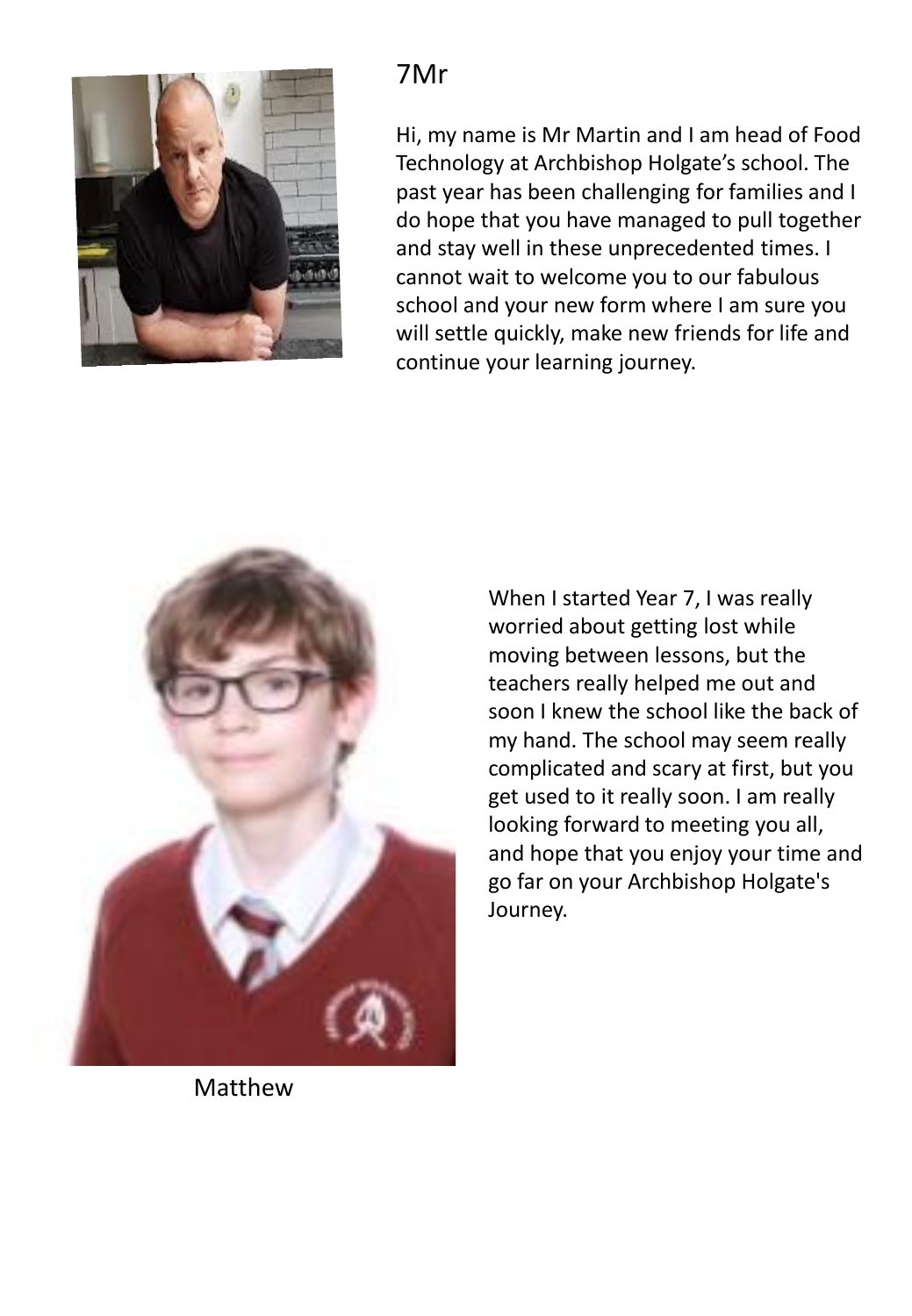

When I started Year 7, I was really worried about homework. I thought it was going to be so hard and I was going to get too many pieces, but when I first got a piece, it was easy! I then got more and whizzed through that at the same pace. I know you will probably be worrying about homework just like I was, but don't. There is no reason to. I hope you will have a lovely time on your journey at Archbishop Holgate's School.

**Otto** 



I am looking forward to meeting you all and helping you start a new chapter in your lives. As I have come from a small school I was nervous about moving round such a large school but it was very easy find my way around.

I would

definitely recommend school clubs as they are really good. I have met a lot of good friends at the school club.

I hope you all enjoy your Archbishop Holgate's journey.

Hannah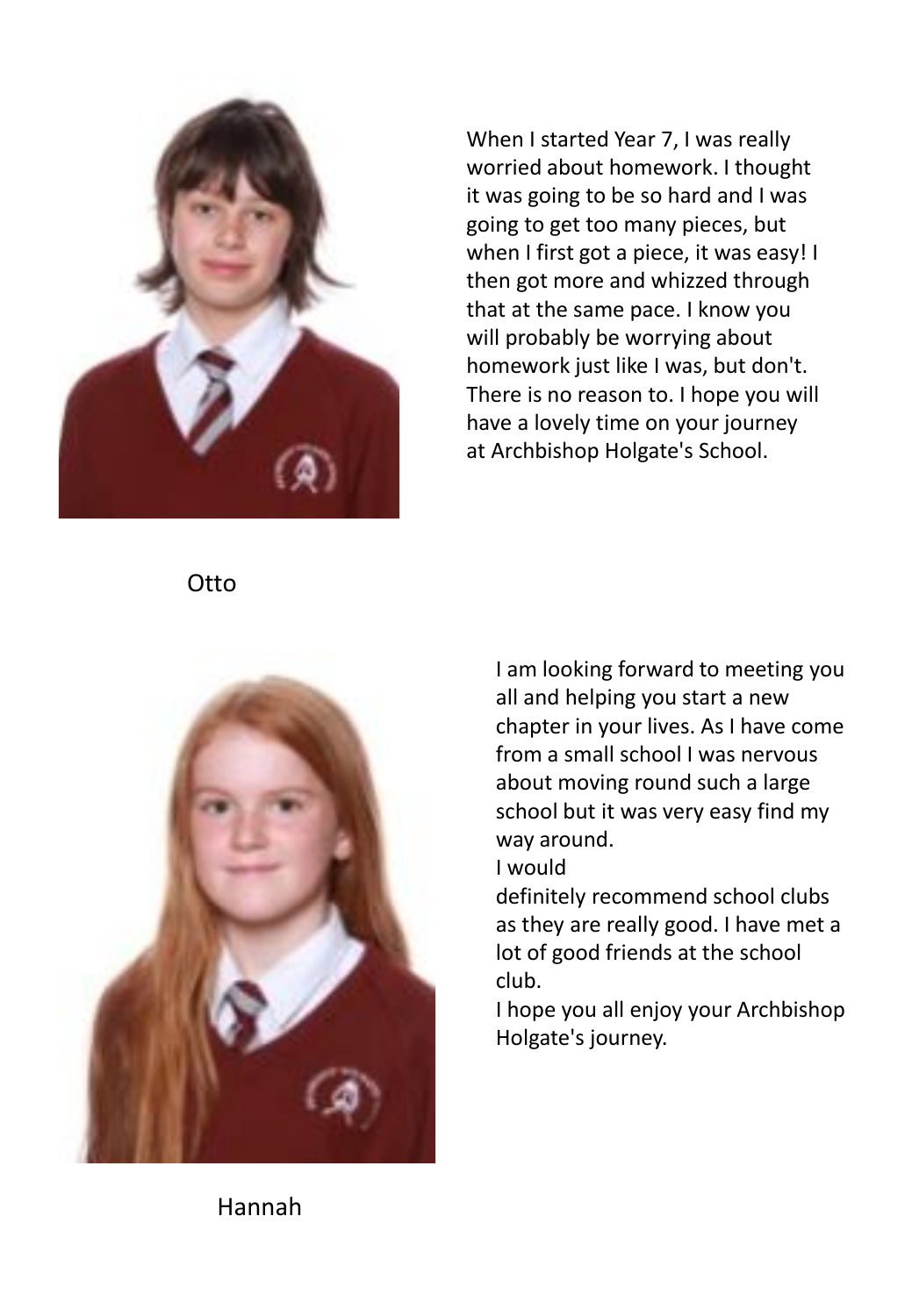

## 7SMf

Hello! My name is Mr MacFarlane and I have been a History teacher here at AHS for 3 years. My biggest interests are supporting the mighty Manchester United, being a Star Wars obsessive, and taking part in card game tournaments with my friends (again, Star Wars games). Undeniably I love all things "nerdy" - and the best thing you'll find about Year 7 is joining in and discovering the things you are passionate about yourself. Teamwork is the key to being a part of 7SMF, helping one another in every daily activity, and helping me to lead our form activities each day. I look forward to our adventures in Bewerley Park and beyond. I'm very excited to start our 7SMF journey together.



Before I started year 7, I was scared that the work and homework would be too much, but the teachers helped us so we weren't overwhelmed, and they will help you too! I know moving into a much bigger school seems scary, but it is actually a lot less scary in real life than it seems! I am really looking forward to meeting you so I can help you with anything else you might be worried about!

Max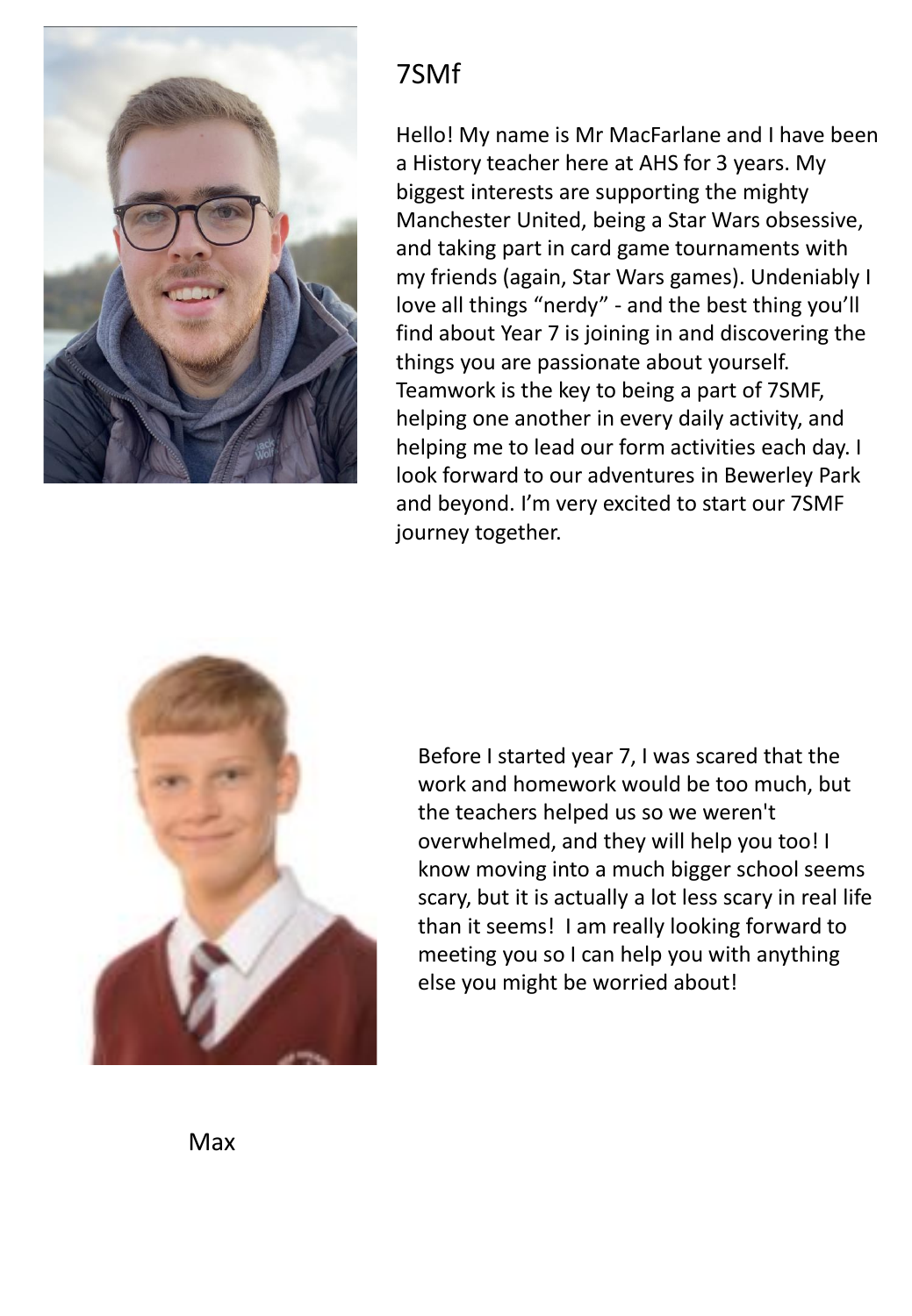

When I started year 7 I was so scared about starting this new chapter, I was worried I would get lots of detentions because I thought I wouldn't hand in my homework in time. I also thought I wouldn't make any friends because of how I looked and my personality but I have made many. In the time you are here at Archbishop Holgate's you will make many mistakes but you will also learn from them. I'm looking forward to meeting you all, and don't worry!

Holly



When I started year 7 I was so worried that I would get lots of homework and struggle because of my dyslexia but the teachers were so supportive with helping me with my schoolwork/homework. I thought I would get lost but I found my way around the school just short of 2 weeks and don't worry if you do get lost because they will always be a teacher you can ask. Can't wait to meet you all.

Bea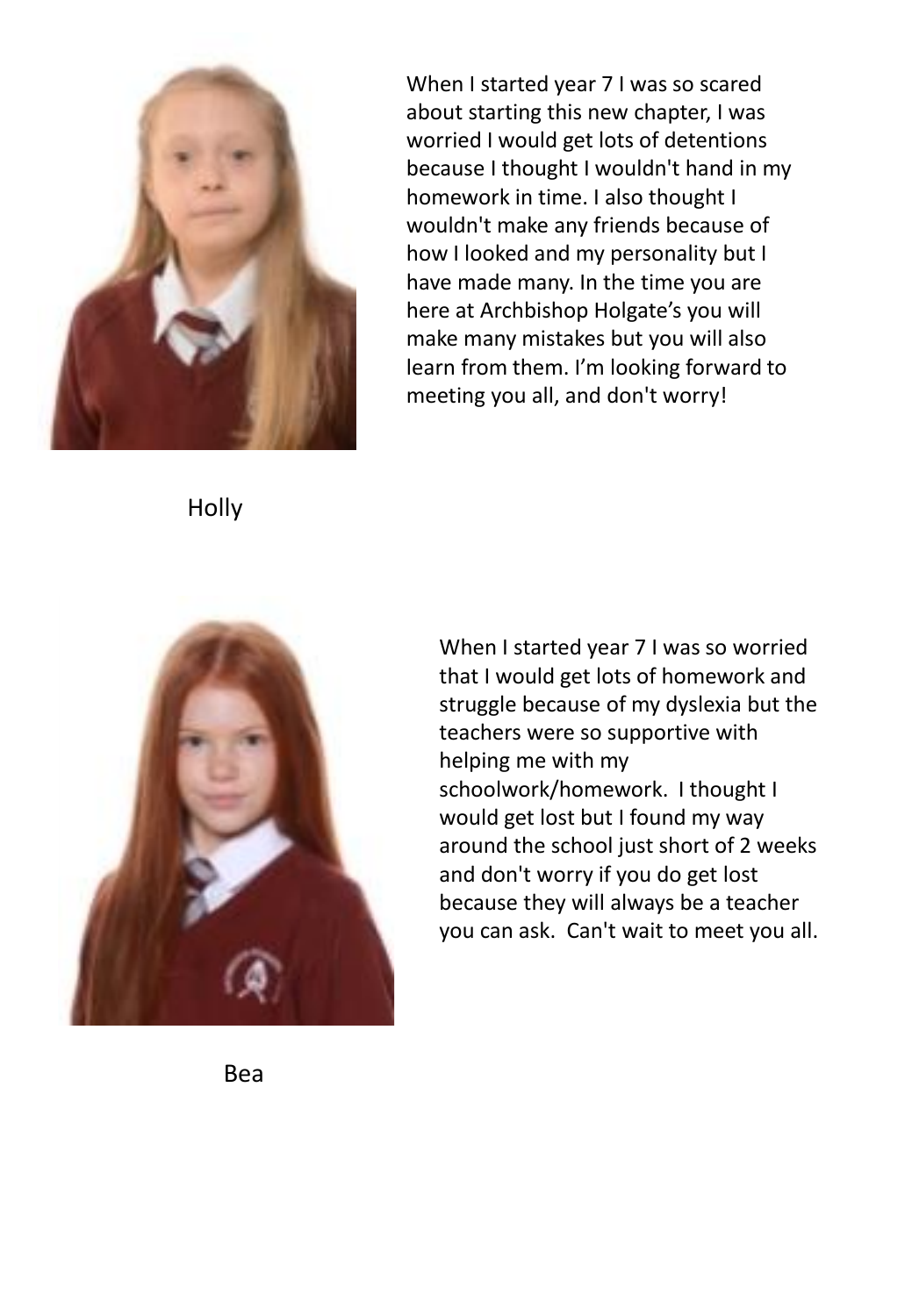

#### 7Hv

Hi, my name is Mrs. Harvey and I am a year 7 form tutor and Head of Textiles. I've worked at Archbishop Holgate's School for nearly 20 years and been a year 7 form tutor for over 10 years. I can't wait to meet you all and welcome you into our school community. I'm sure you'll love meeting new people and trying new things. I look forward to seeing you soon.



I am not going to lie, when I started I was nervous, scared too. No-one from my primary school was going to AHS and I only knew four people at the school. However, it was easy to make friends through the after or before school activities like breakfast club or football club. There are so many that you are bound to like one and I would really recommend going to it. I am really looking forward to meeting you and can't believe that the summer has come around quickly.

Sam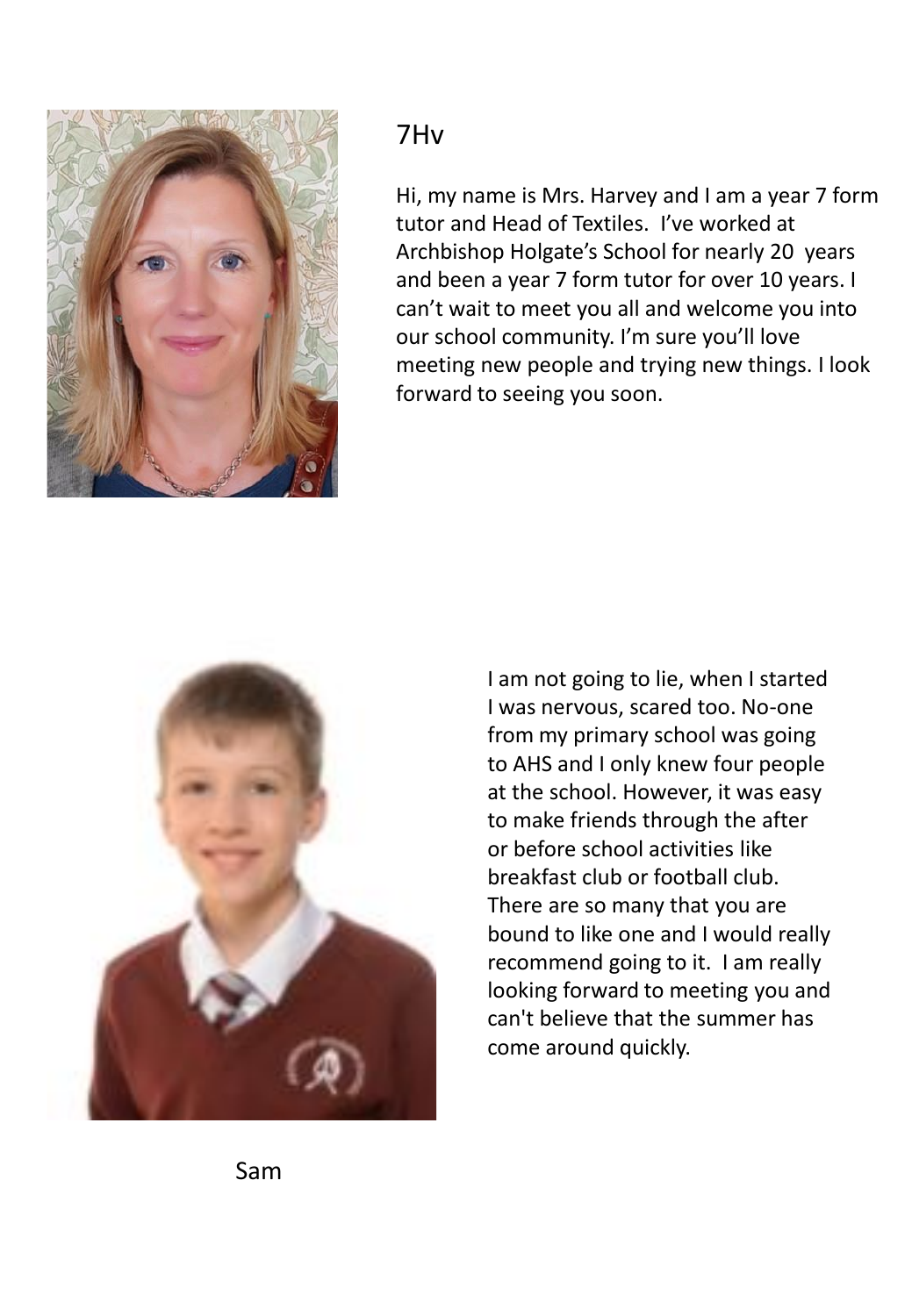

When I first started at Archbishops I was really nervous. it was a huge step moving from primary to secondary school especially because of covid. I was also nervous about meeting new people and teachers. Turns out the teachers are really kind, funny and they are very helpful. Meeting new friends took a little time but I went for advice from my teachers and I actually found out that when I mixed with other people I found a really lovely group of friends that I fit in with very well.

Chloe



When I started year 7, I was very nervous and excited moving from primary. It was very exciting doing experiments in science, learning new subjects, making new friends. It must be very scary not having to see the school or meeting the teachers because of Covid but the staff are really lovely and help you make a start to a new journey.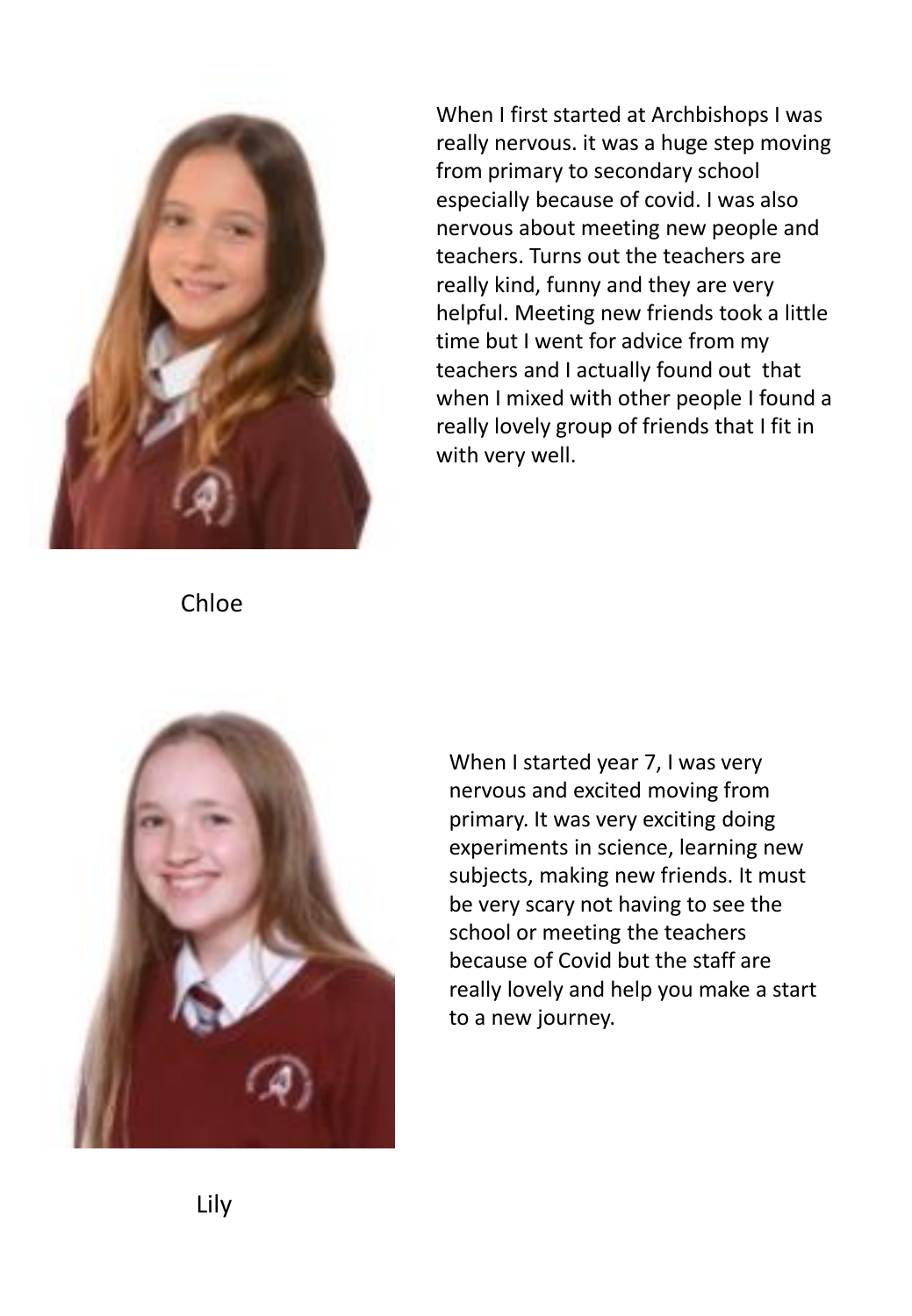## 7MPe



Hi, I'm Mr Pennock. I am a Maths and Engineering teacher here at Archbishop Holgate's. I have been at the school for 3 years and am looking forward to becoming a year 7 form tutor next year. Outside of school I have two young children and enjoy spending time with them. However, when I get the chance, I love to go cycling and mountain biking. I also enjoy watching films (particularly Marvel films) and listening to music. During form time my favourite activity is Character and Culture lessons as I really like learning about the random Cultural topics we cover in it. I have never been away to Bewerley Park and am very hopeful we all get to go away there next year as I've heard it's amazing fun! I can't wait to meet 7MPe (and the whole of year 7) face to face on our first Tuesday in school and hope you all have exciting summers.



When I first started Year 7, I was really nervous because I thought I would get lost and not make many friends. Going into Year 7, I soon realized that it's not like that at all. Everyone is very kind and always helps if you ask. It's always okay if you're nervous to start something new, especially with moving schools, it's a big thing! I can promise that you will fit in perfectly fine and have an amazing new journey.

Tilly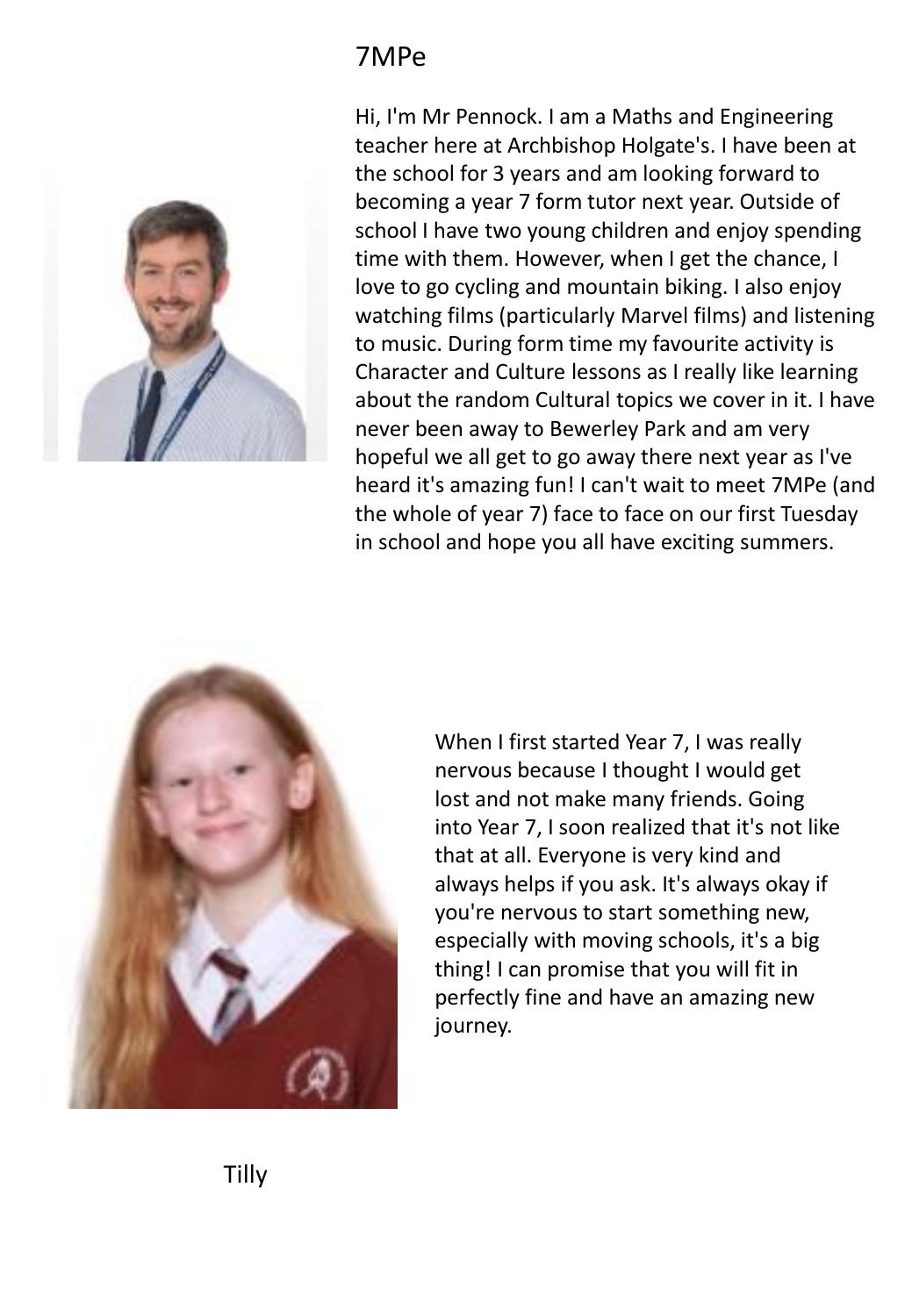

When I started Year 7, I was worried about homework and how much I got because of how much football I played. But my view of homework has changed a lot! If I don't have enough time to do homework, I just simply talk to the teachers and they completely understand and they help with it or I go to homework club and all is better. I Look forward to meeting you all!

Sam



Before I started Year 7, I was so anxious about making new friends. I soon released that there was nothing to be worried about and everyone feels the same when starting a new chapter in their life. Everyone was so kind and helpful that I knew I had been worried over nothing. It is normal to feel nervous about starting something as big as a new school but remember that the buddies are always here to help!

Olivia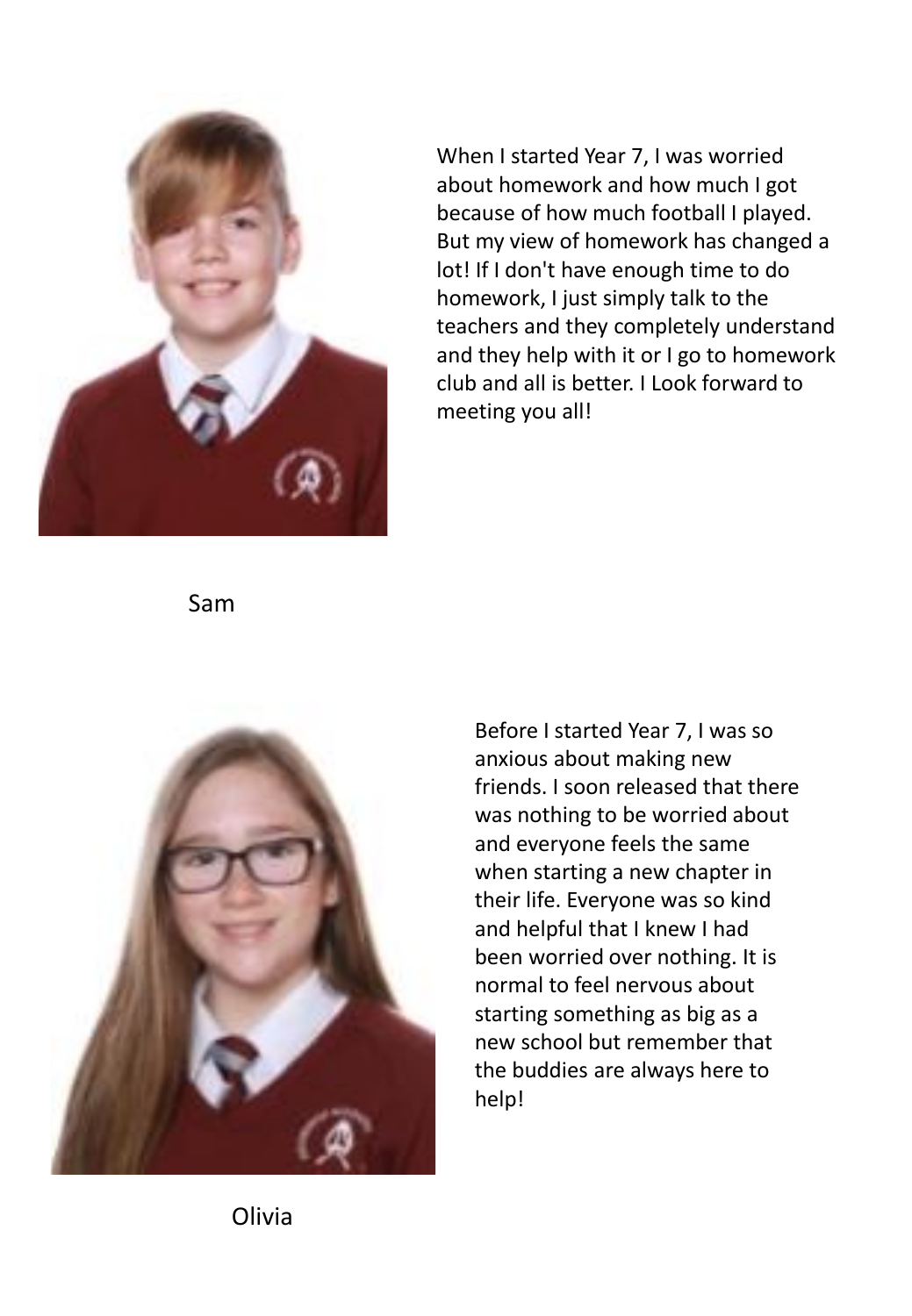### 7MLn



My name is Ms Lion and I am a language teacher at AHS. My main language is French but I also teach Spanish and German. Like most language teachers, I love travelling because I can speak with people from lots of different places and try out new things, like scuba diving or snowboarding! I also enjoy cooking, reading or playing on the Switch. I have worked at Archbishop Holgate's School for a year and what I love the most here are our lovely students. I am currently a Year 8 tutor but I can't wait to be a Year 7 form tutor next year! One of the things I enjoy the most as a form tutor are group discussions, for example when we read the news or when we discuss cultural topics.



When I first started year 7 I was so worried, I understand that at these difficult times you guys must be so worried to start a new chapter of your lives, however we all feel scared at times. You need to stay strong and Conquer your fears.

Lowri